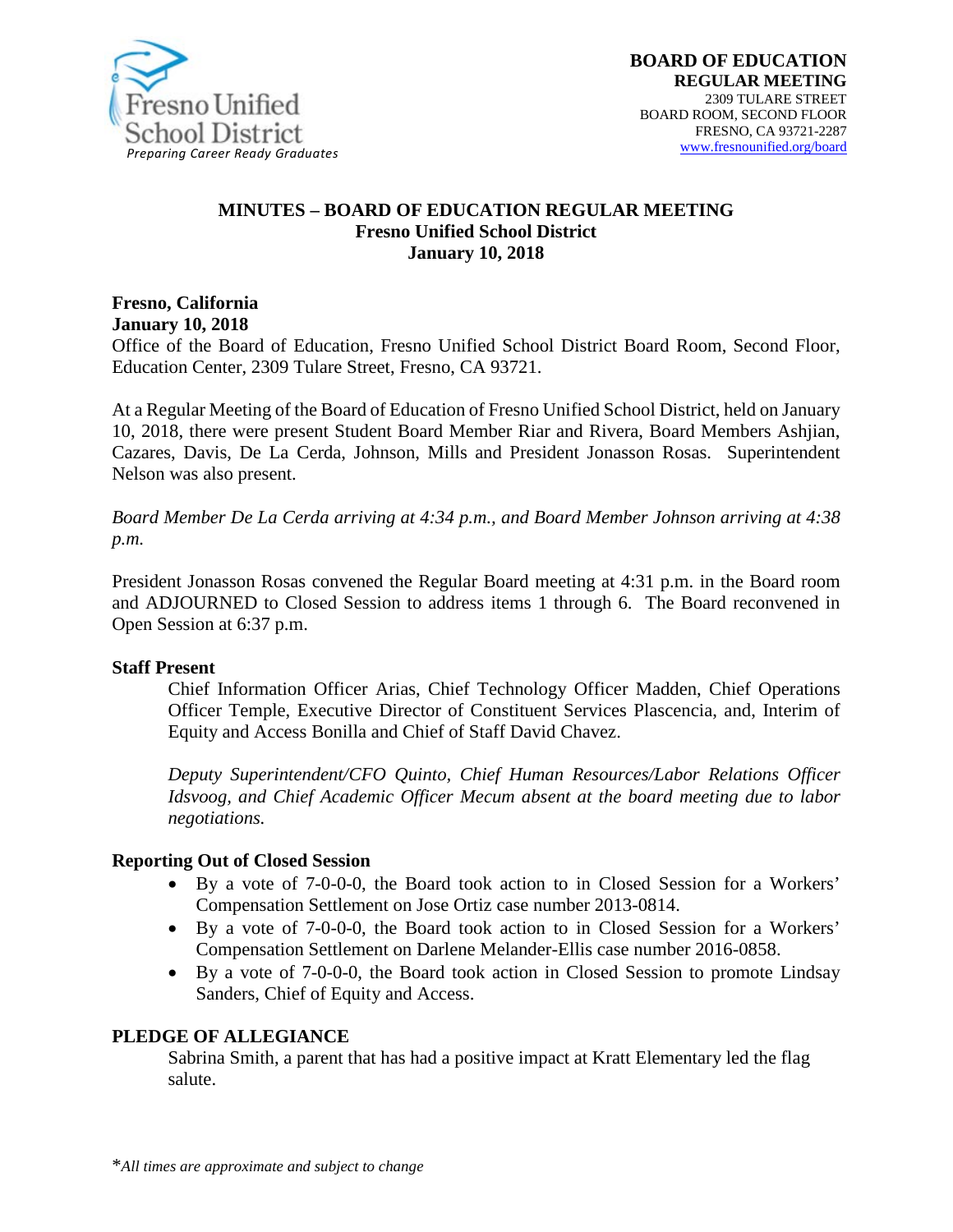### **APPROVE Minutes**

Approved as recommended the draft minutes for the September 27, 2017 Regular Meeting and October 2, 2017 Special Board Meeting. Member Mills moved for approval, seconded by Member Cazares, which carried a vote of 7-0-0-0, as follows: AYES: Board Members: Ashjian, Cazares, Davis, De La Cerda, Johnson, Mills and President Jonasson Rosas.

### **The Edison High School Water Polo Team, CIF Central Section Division III Valley Champions for the 2017/18 School Year were recognized by the Board of Education and Superintendent Nelson.**

## **HEAR Reports from Student Board Representatives**

Students Kajlug Lee and Ana Sanchez from Duncan Polytechnical High School made a presentation to the board, thanking trustee Christopher De La Cerda and Teresa Plascencia from Constituent Services for attending their meeting and answering students' questions. The students are excited about the success of the Be a Santa to a Senior project which collected more than 1,700 items to seniors who were identified as being alone during the holidays. The project also received lots of positive media coverage. SAB students' second semester project focuses on reaching out to students digitally, allowing students to have an anonymous voice through an SAB student voice portal. At Duncan, students are excited about the new heavy vehicle addition to the iDATA academy and are working at growing campus culture. Duncan has a new after school program which helps students struggling with a certain class. Other new programs include several elective classes including guitar, piano, Hmong and photography. Also, students from Bullard Talent School shared what they love about attending Bullard Talent, the activities they participate in and career aspirations.

### **HEAR Report from Superintendent**

- Wished everyone a happy new year. Over winter break, the district partnered with Fresno EOC to provide more than 4,100 free meals to youth in the city of Fresno. Free meals were available to all children between the ages of one and 18 at seven Fresno Unified high schools, the Cesar Chavez Adult School and more than 28 Fresno EOC locations.
- Nelson congratulated Fresno Unified Trustee Cal Johnson and Chief Information Officer Miguel Arias who are set to receive the Community Service Award from the Martin Luther King Unity Committee, represented in tonight's Board Meeting by Dr. Sudarshan Kapoor, Ms. Gail Gaston, and Trustee Eric Payne.

On a motion by Member Mills, seconded by Member De La Cerda, the consent agenda, exclusive of agenda item A-5 which was pulled for further discussion, was approved on a roll call vote of 9- 0-0-0 as follows: AYES: Student Board Members Riar and Rivera, Board Members: Ashjian, Cazares, Davis, De La Cerda, Johnson, Mills and Board President Jonasson Rosas.

# **A. CONSENT AGENDA**

### **A-1, APPROVE Personnel List**

**APPROVED**, **as recommended** the Personnel List, Appendix A, as submitted.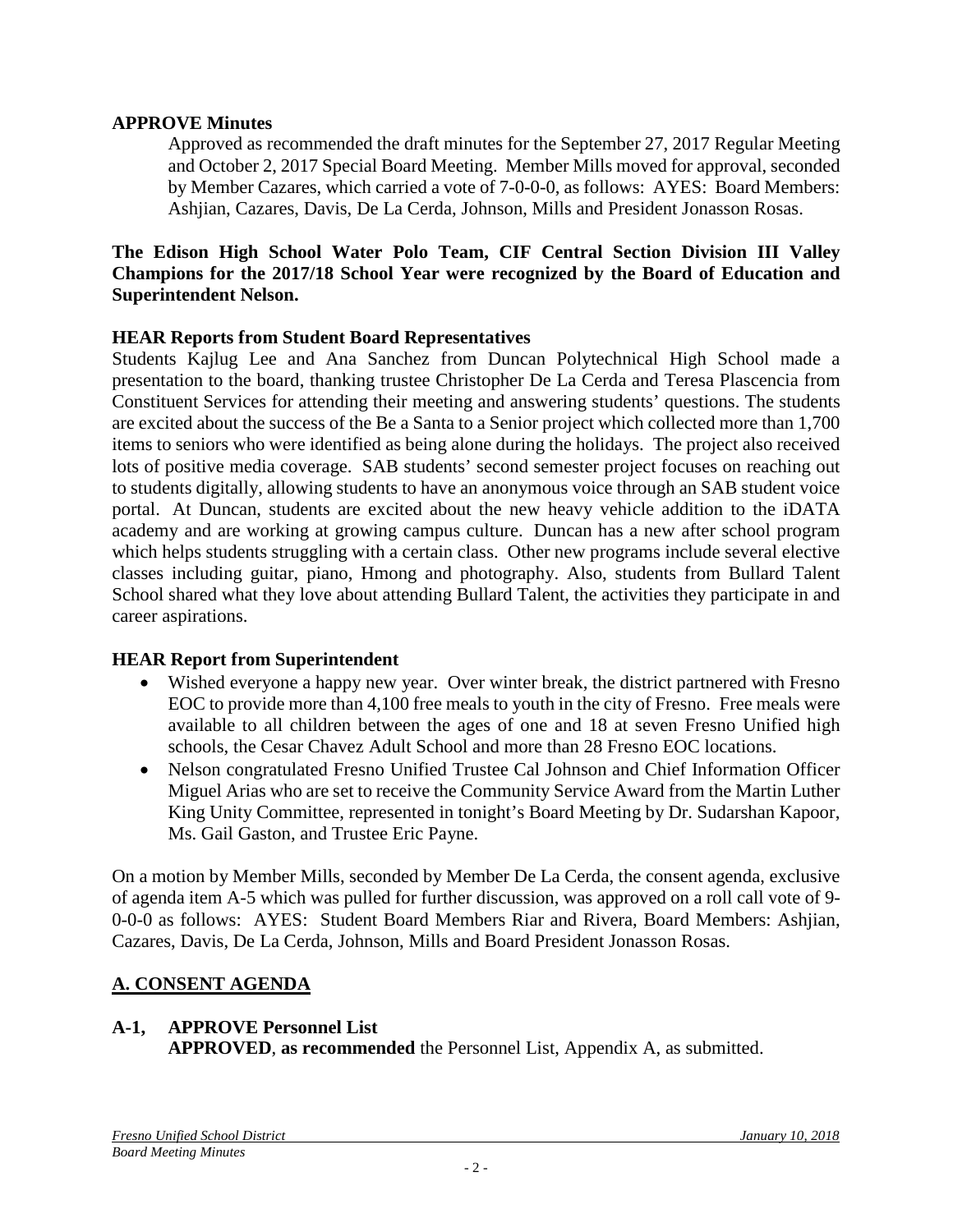- **A-2, ADOPT Findings of Fact and Recommendations of District Administrative Board ADOPTED, as recommended** the Findings of Fact and Recommendations of District Administrative Panels resulting from hearings on expulsion and readmittance cases conducted during the period since the December 13, 2017 Regular Board meeting.
- **A-3, ADOPT Resolutions Delineating Authorized District Agents to Sign on Behalf of Fresno Unified School District ADOPTED, as recommended** Resolution 17-14 through 17-33 to update authorized officials to sign various business transactions on behalf of Fresno Unified School District. These resolutions will be effective for the period beginning January 10, 2018, until revoked or superseded.

### **A-4, APPROVE Agreement with County of Fresno for a Deputy Sheriff at Wawona Middle School**

**APPROVED**, **as recommended** an agreement with the County of Fresno to place a Deputy Sheriff at Wawona Middle School to provide a law enforcement presence. The Deputy's duties will include intervention, prevention, education and enforcement, similar to a Student Neighborhood Resource Officer at other middle school campuses. Wawona is located in the County of Fresno, and therefore the law enforcement jurisdiction is the Fresno County Sheriff's Office. The term of the contract will be January 23, 2018 to June 30, 2018, at a cost not to exceed \$93,685 unless there are additional services for special events.

# **A-5, RATIFY Purchase Orders from October 1, 2017 through October 31, 2017**

**RATIFIED, as recommended** purchase orders issued from October 1, 2017, through October 31, 2017. Purchase orders for \$10,000 or more are presented first, followed by purchase orders for less than \$10,000. A list of purchase orders issued for Associated Student Body (ASB) accounts was also provided.

# **Prior to the vote Board member Ashjian read the following statement:**

Included in item A-5 are purchase orders for Expo Audio Visual (purchase order number 500930) and Expo Party Rentals & Sales (purchase order number 501544). I have done business with Expo Party Rentals and Expo Audio Visual in my private capacity on other projects not involving Fresno Unified beginning at least five years prior to my election to this Board. I did not participate in making these contracts. Because of my relationship with these companies, I have a remote financial interest in their contract and, therefore, I am abstaining from this vote pursuant to Board Bylaw 9270.

For the record, there were no comments/questions on this agenda item. Member Davis moved for approval, seconded by Member De La Cerda, which carried a 5-0-1-1 vote. AYES: Board Members: Davis, De La Cerda, Johnson, Mills, and President Jonasson Rosas. ABSENT: Board Member Cazares. ABSTENTION: Board Member Ashjian.

# **END OF CONSENT AGENDA**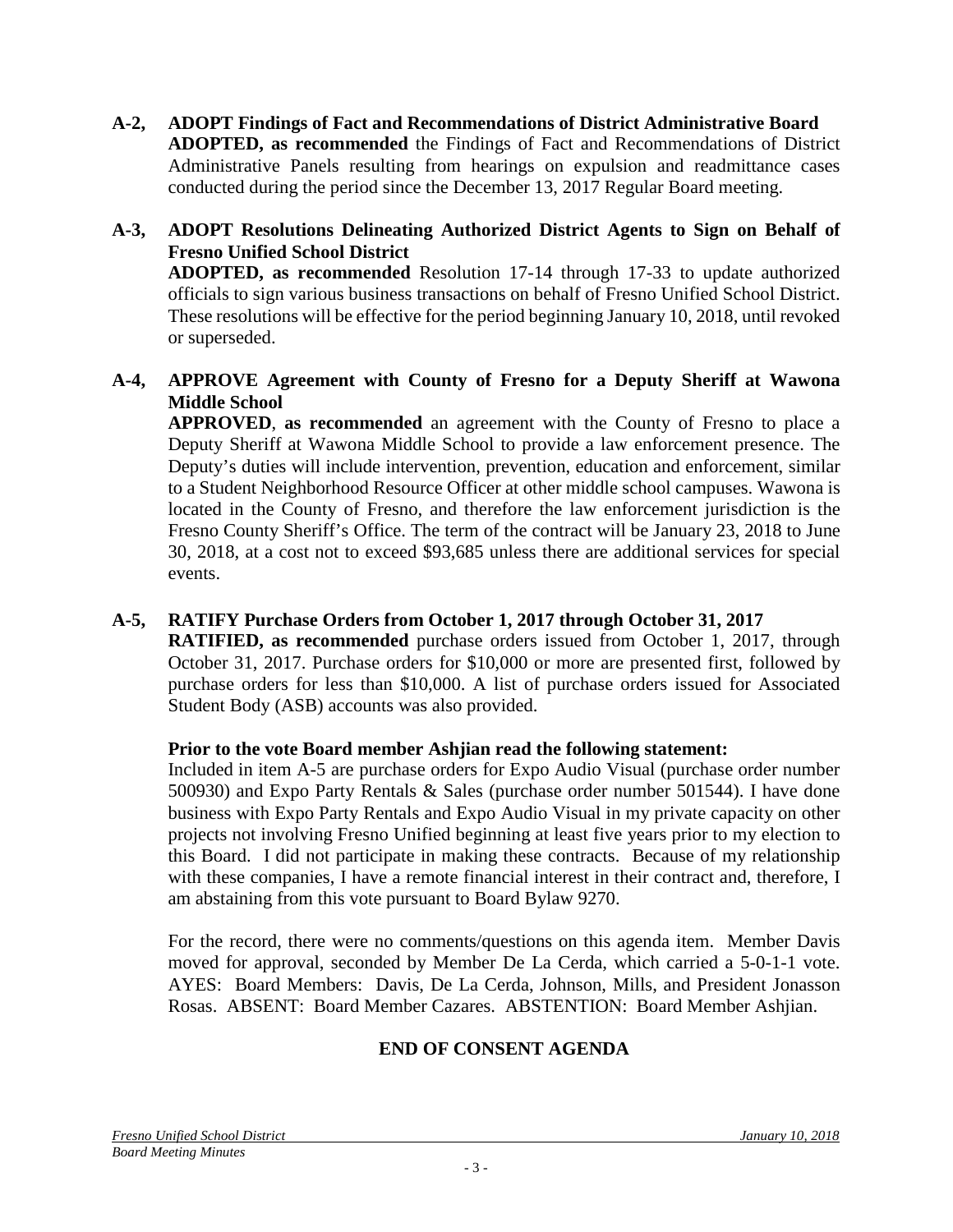# **UNSCHEDULED ORAL COMMUNICATIONS**

**Mr. Eric Payne, Dr. Sudarshan Kapoor, and Ms. Gail Gadson representing the MLK Unity Committee**– Spoke and shared the calendar of events for celebrating Rev. Dr. Martin Luther King, Jr. in the month of January.

# **B. CONFERENCE/DISCUSSION AGENDA**

**Agenda Item B-6, Opportunity for Public Disclosure and Ratification of the 2016-2019 Negotiated Collective Bargaining Agreement between Fresno Unified School District and International Association of Machinists and Aerospace Workers (IAM&AW)**

**OPPORTUNIY for public Disclosure and RATIFIED as recommended.** In accordance with Government Code 3547.5, all major provisions of collective bargaining agreements were presented at a public meeting of the public school employer before the employer entered into a written agreement with an exclusive representative

Presentation by Administrator Brian Christiansen

An opportunity was provided to hear questions/concerns from members of the Board and staff was available to respond.

For the record, there were no comments/questions regarding Agenda Item B-6. Member Mills moved for approval, seconded by Member Davis, which carried a 5-0-0-2 vote. AYES: Board Members: Cazares, De La Cerda, Johnson, Mills, and President Jonasson Rosas. ABSENT: Board Member Ashjian and Board Member De La Cerda.

## **Agenda Item B-7, Present, Discuss and Take Action on Bid Protests Regarding Bid E20005 for Wide Area Network Services Dark Fiber and Lit Fiber Options**

The Board received a binder of documentation relevant to protests from bidders AT&T and CVIN, LLC, dba Vast Networks ("Vast Networks") regarding the award of Bid E20005 for Wide Area Network connections. Consistent with the District's Formal Bid Protest Procedure, these two bidders filed separate protests with the Executive Director of Purchasing, with AT&T challenging staff's determination finding AT&T's bid to be nonresponsive, and Vast Networks challenging staff's determination finding the winning bidder Conterra Wireless Broadband, LLC, dba Conterra Broadband Services LLC ("Conterra") to be a responsible bidder.

The Executive Director was unable to resolve these protests and they moved to the Superintendent's level, where they were reviewed by the Superintendent's designee, Gina Spade, of Broadband Legal Strategies. Ms. Spade rejected the arguments presented by AT&T and Vast Networks, concluding instead that District staff was correct in finding AT&T's bid nonresponsive and in recommending that the award be made to Conterra as lowest responsive and responsible bidder.

Presentation by Paul Rosencrans and led by Board President Jonasson Rosas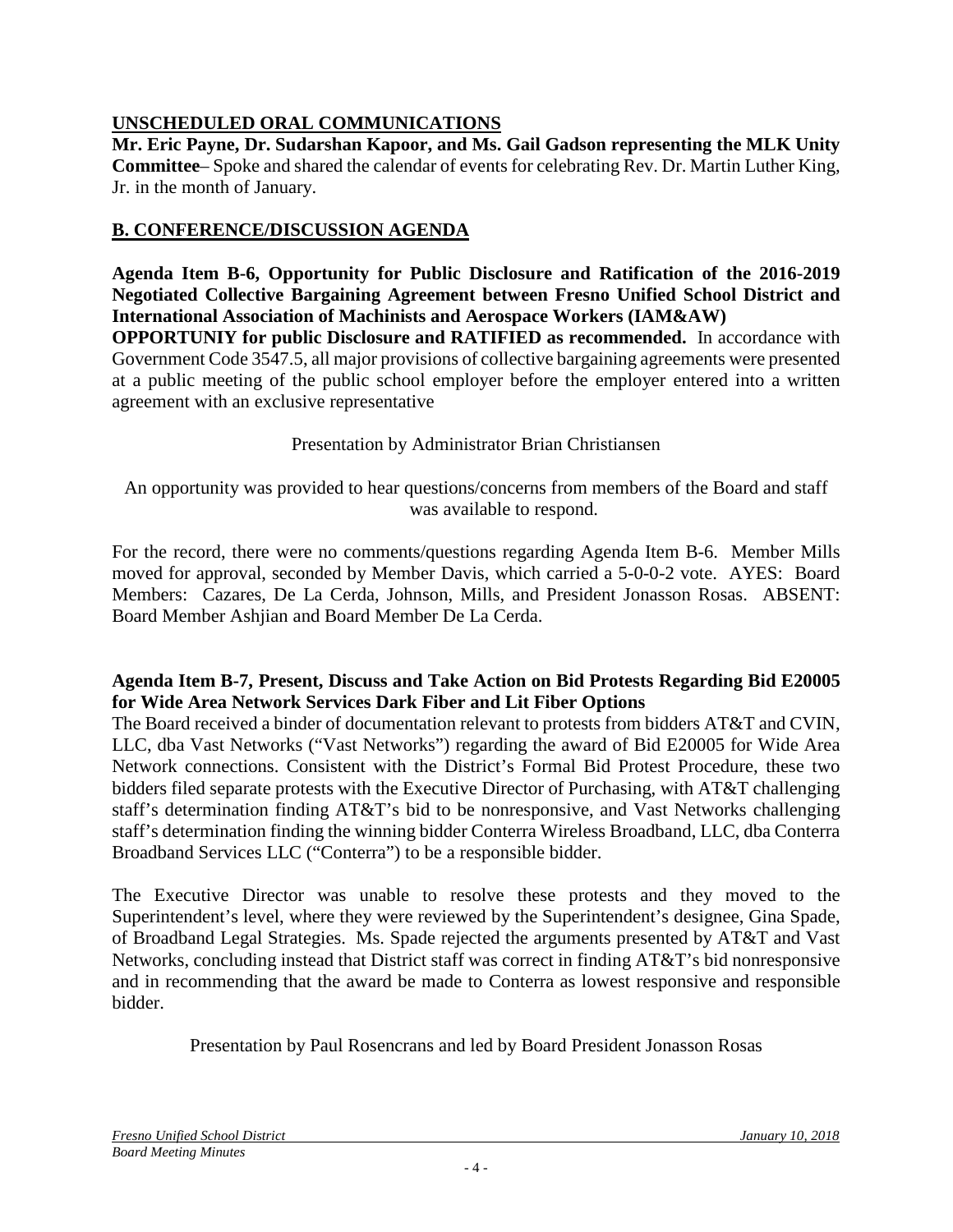## Board President Jonasson Rosas opened the hearing on AT&T Bid Protest.

## *Each party had 10 minutes to present arguments and 2 minutes for a rebuttal.*

## **AT&T presented arguments. An opportunity was provided to hear questions/concerns from members of the Board and AT&T was able to respond.**

For the record, comments/questions were made regarding who oversaw the bidding process, why were items missed, clarity on the bid bond, the district's long standing relationship with AT&T, and more savings with AT&T.

#### **Conterra presented arguments. An opportunity was provided to hear questions/concerns from members of the Board and Conterra was able to respond.**

For the record, comments/questions were made regarding whether or not Conterra sent a RFI to the districts procurement department.

### **Fresno Unified's representatives presented arguments. An opportunity was provided to hear questions/concerns from members of the Board and Fresno Unified was able to respond.** For the record, there were no comments/questions.

## Board President Jonasson Rosas closed the hearing on AT&T Bid Protest.

For the record, comments/questions were made regarding Conterra and if they are ready to reach the March 22 deadline, concerns if Conterra can lay down 100 miles of fiber by August, the districts specifications for the job are poor, are we going to be pushed into something that we do not agree with, and concerns that AT&T did not reach out to staff regarding ambiguities when they time to do so. Member Ashjian moved for denial, seconded by Member Davis, which carried a 7- 0-0-0 vote. AYES: Board Members: Ashjian, Cazares, Davis, De La Cerda, Johnson, Mills, and President Jonasson Rosas. **AT&T's Bid Protest was DENIED**.

# Board President Jonasson Rosas opened the hearing on Vast Networks Bid Protest.

### *Each party had 10 minutes to present arguments and 2 minutes for a rebuttal.*

**Vast Network presented arguments. An opportunity was provided to hear questions/concerns from members of the Board and Vast Network was able to respond.** For the record, comments/questions were made regarding how much fiber does CVIN have in the ground, is the schedule to lay down a 100 miles of fiber by August possible, do you have employees in the area, do you have 90 percent ownership of the lines,

**Conterra presented arguments. An opportunity was provided to hear questions/concerns from members of the Board and Conterra was able to respond.** For the record, there were no comments/questions were made.

## **Fresno Unified's representatives presented arguments. An opportunity was provided to hear questions/concerns from members of the Board and Fresno Unified was able to respond.**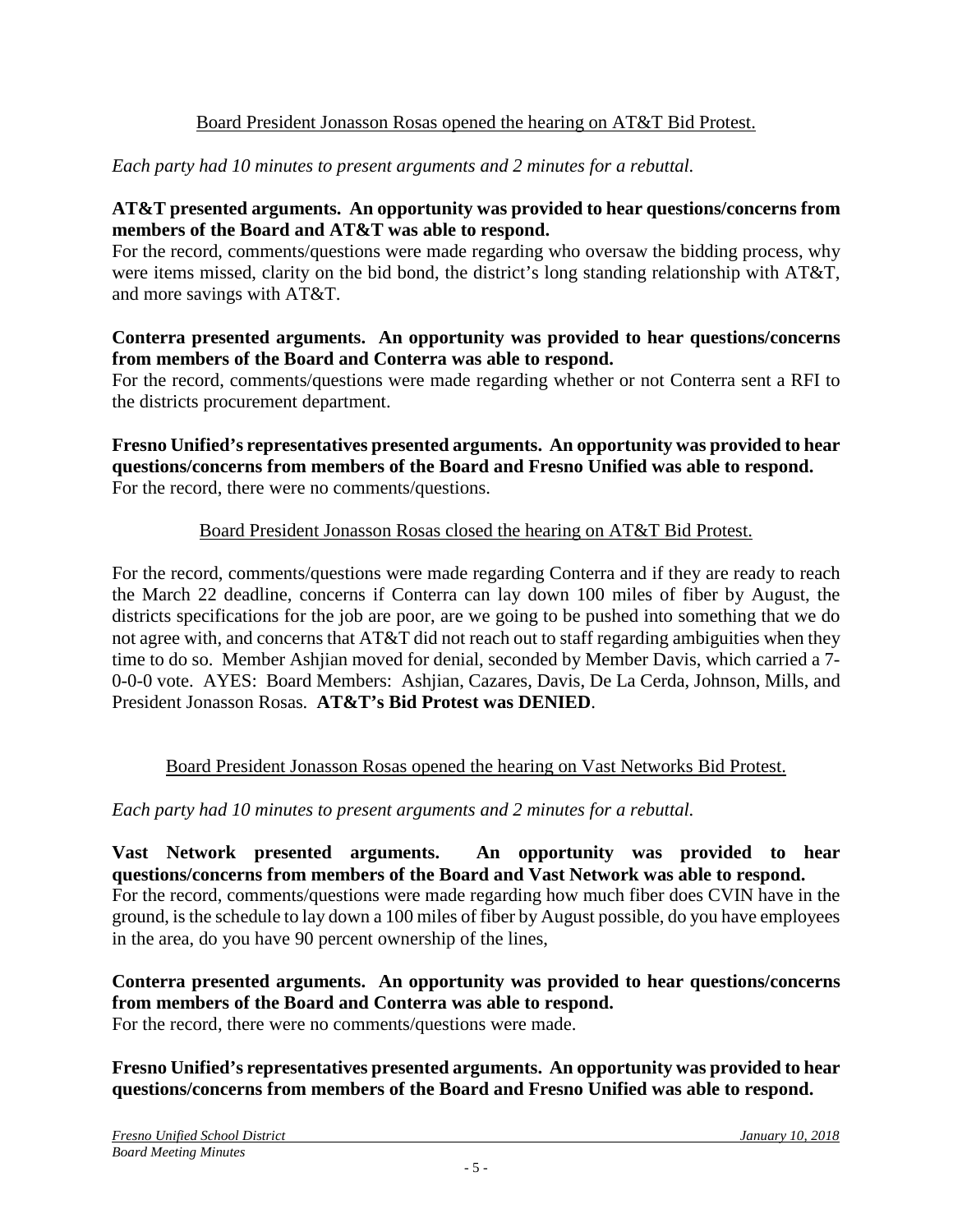For the record, there were comments/questions regarding whether or not the board could include in their determination of responsible the ability for the vendor to reach the August deadline, prior to tonight had you heard that Conterra's timeline was pushed back, concerns about contract language, confirmation of map routes, Conterra and work with Sanger Unified, if Conterra has local employees, if they have rings, cable and fiber, the timeline and the awarding of the contract, words matter in the contract and the document is not clear, and did Conterra file bankruptcy. Member Davis moved for denial, seconded by Member De La Cerda, which carried a 6-1-0-0 vote. AYES: Board Members: Ashjian, Cazares, Davis, De La Cerda, Johnson, and President Jonasson Rosas. NOES: Board Member Mills. **Vast Network's Bid Protest was DENIED**.

## Board President Jonasson Rosas closed the hearing on Vast Networks Bid Protest.

*The Board of Education took a five-minute break.*

## **Agenda Item B-8, DISCUSS and APPROVE Award of Bid E20005, Wide Area Network Services Dark Fiber and Lit Fiber Options**

Information was presented on Bid E20005, for Wide Area Network (WAN) connections. The request for bids was lawfully advertised on July 6, 2017 and July 13, 2017. Notifications were sent to 23 vendors, and the district received four responses. Bids were opened on August 15, 2017.

Staff recommended award to the lowest responsive, responsible bidder:

 Conterra Wireless Broadband, LLC, dba Conterra Broadband Services LLC. (Charlotte, North Carolina) \$8,531,446

The tabulation is attached and bid specifications are available for review in the Purchasing Department.

# Presentation by Chief Information Officer Kurt Madden

An opportunity was provided to hear questions/concerns from members of the Board and staff was available to respond.

For the record, comments/questions were made regarding the list of subcontractors, consistency of the Districts procurement process, who from the District will be overseeing the project, and performance bonds. Chief Information Officer Kurt Madden and Paul Rosencrans were able to provide clarification. Member Ashjian made a motion to not approve the award and to throw out all bids, seconded by Member Mills, which carried a 2-5-0-0 vote. AYES: Board Member Ashjian and Mills. NOES: Board Member Cazares, Davis, De La Cerda, Johnson and Board President Jonasson Rosas. **Motion Failed.**

Member Davis moved for approval of bid to Conterra, seconded by Member Johnson, which carried a 5-2-0-0 vote. AYES: Board Members: Cazares, Davis, De La Cerda, Johnson, and President Jonasson Rosas. NOES: Board Member Ashjian and Board Member Mills. **Motion Carries.**